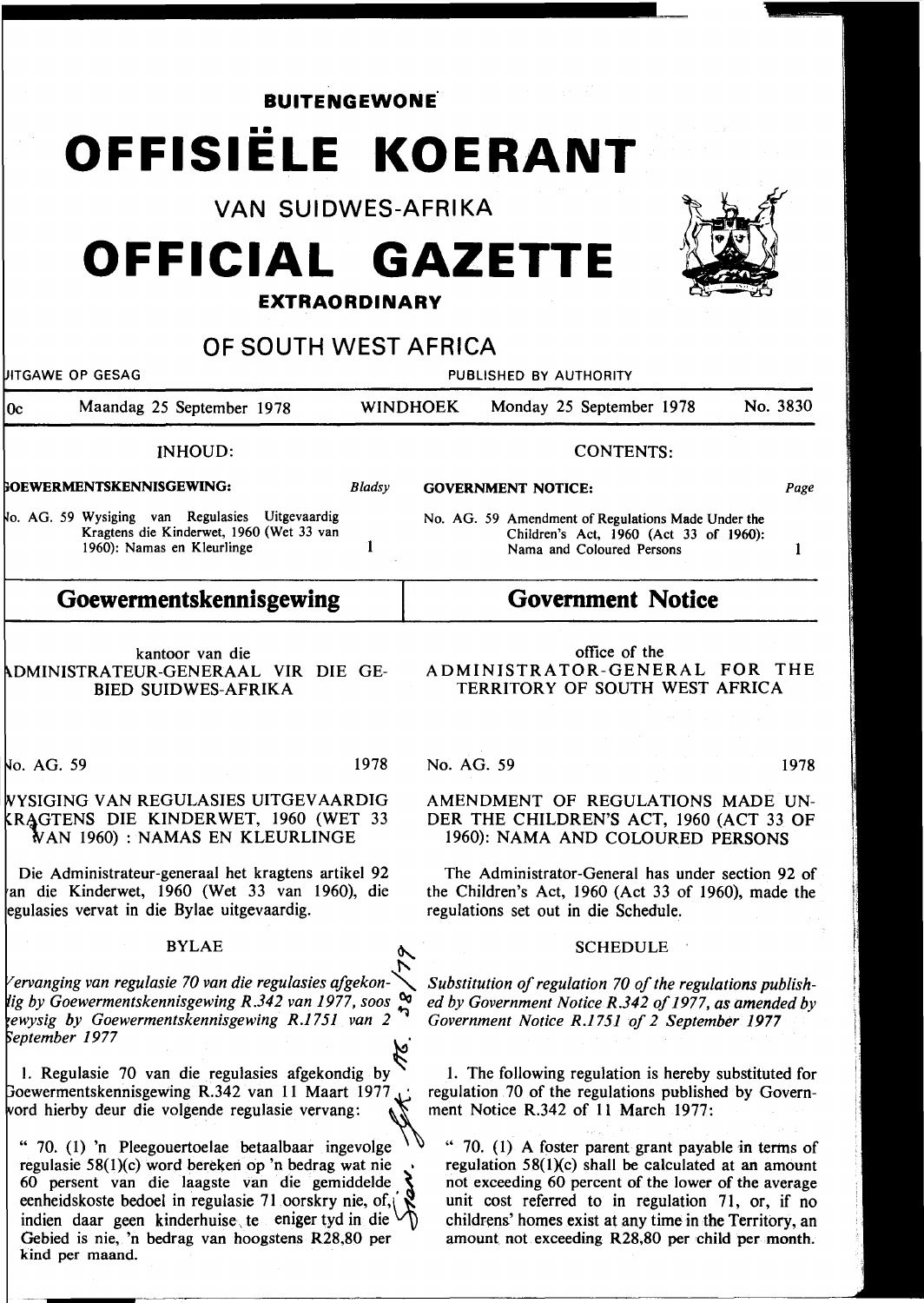(2) 'n Hoofdelike toelae betaalbaar ingevolge regulasie 58(1)(e) ten opsigte van 'n kind wat in die sorg van 'n persoon as veiligheidsplek geplaas is; word bereken op 'n bedrag wat nie 60 persent van die laagste van die gemiddelde eenheidskoste bedoel in regulasie 71 oorskry nie, of, indien daar geen kinderhuise te eniger tyd in die Gebied is nie, 'n bedrag van hoogstens R0,95 per kind per dag.".

*Vervanging van regulasie 71 van die regulasies afgekondig by Goewermentskennisgewing R.342 van 1977, soos gewysig by Goewermentskennisgewing R.1751 van. 2 September 1977* 

·-',~ ~.'- ·:~L·,\_·;, , ' )

2. Regulasie 71 van die regulasies afgekondig by Goewermentskennisgewing R.342 van II Maart I977 word hierby deur die volgende regulasie vervang:

" 71. Die bedrag van 'n hoofdelike toelae betaalbaar ingevolge regulasie 58(l)(d) en (e) ten opsigte van 'n kind wat in 'n kinderhuis geplaas is, word bereken ooreenkomstig die formula A x B, in welke formu-  $\mathbf{e}$   $\qquad$   $\qquad$   $\qquad$   $\qquad$   $\qquad$   $\qquad$   $\qquad$   $\qquad$   $\qquad$   $\qquad$   $\qquad$   $\qquad$   $\qquad$   $\qquad$   $\qquad$   $\qquad$   $\qquad$   $\qquad$   $\qquad$   $\qquad$   $\qquad$   $\qquad$   $\qquad$   $\qquad$   $\qquad$   $\qquad$   $\qquad$   $\qquad$   $\qquad$   $\qquad$   $\qquad$   $\qquad$   $\qquad$   $\qquad$   $\qquad$   $\$ 

- A, indien daar te eniger tyd een of meer kinderhuise in die Gebied is, 'n bedrag voorstel wat nie die  $\infty$ gemiddelde maandelikse eenheidskoste deur die Sekretaris of iemand deur hom aangewys, ten opsigte van die betrokke kinderhuis vasgestel of die gemiddelde maandelikse eenheidskoste ten opsigte van al die kinderhuise in die Gebied, aldus vasgestel na gelang van watter koste die laagste is, oorskry nie, of, indien daar te eniger tyd geen kinderhuise in die Gebied is nie, 'n bedrag voorstel wat nie R48 per kind per maand, oorskry nie, en
- B, die tydperk ten opsigte waarvan die toelae betaalbaar is, voorstel.".

*gewysig by Goewermentskennisgewing R.1750 van 2 Government Notice R.1750 of 2 September 1977 September 1977* 

3. Regulasie 70 van die regulasies afgekondig by Goewermentskennisgewing R.69 van 21 Januarie 1977 word hierby deur die volgende regulasie vervang:

" 70. (1) 'n Pleegouertoelae betaalbaar ingevolge regulasie 58(1)(c) word bereken op 'n bedrag wat nie 60 persent van die laagste van die gemiddelde eenheidskoste bedoel in regulasie 71 oorskry nie, of, indien daar geen kinderhuise te eniger tyd in die Gebied is nie, 'n bedrag van hoogstens R42,60 per kind per maand.

(2) 'n Hoofdelike toelae betaalbaar ingevolge regulasie 58(l)(e) ten opsigte van 'n kind wat in die

(2) The amount of a capitation grant payable in terms of regulation  $58(1)(e)$  in respect of a child placed in the care of a person as place of safety, shall be calculated at an amount not exceeding 60 percent of the lower of the average unit cost referred to in regulation 71, or, if no childrens' homes exist at any time in the Territory, an amount not exceeding R0,95 per child per day.".

*Substitution of regulation 71 of the regulations published by Government Notice R.342 of 1977, as amended by Government Notice R.1751 of 2 September 1977* 

2. The following regulation is hereby substituted for regulation 71 of the regulations published by Government Notice R.342 of 11 March I978:

" 71. The amount of a capitation grant payable in terms of regulation 58(1)(d) and (e) in respect of a child placed in a children's home, shall be calculated in accordance with the formula  $A \times B$ , in which for $mula$  —

- A, if one or more childrens' homes exist at any time in the Territory, represents an amount not exceeding the average monthly unit cost determined by the Secretary or a person designated by him, in respect of the relevant children's home or the average monthly unit cost in respect of all the childrens' homes in the Territory, so determined, whichever is the lower, or, if no childrens' homes exist in the Territory, represents an amount not exceeding R48 per child per month, and
- B, represents the period in respect of which the grant *is payable*.

*Vervanging van regulasie 70 van die regulasies afgekon- Substitution of regulation 70 of the regulations published by Government Notice R.69 of 1977, as amended by Government Notice R.1750 of 2 September 1977* 

> 3. The following regulation is hereby substituted for regulation 70 of the regulation published by Government Notice R.69 of 21 January 1977:

" 70. (1) A foster parent grant payable in terms of regulation  $58(1)(c)$  shall be calculated at an amount not exceeding 60 percent of the lower of the average unit cost referred to in regulation 71, or, if no childrens' homes exist at any time in the Territory, an amount not exceeding R42,60 per child per month.

(2) The amount of a capitation grant payable in terms of regulation  $58(1)(e)$  in respect of a child